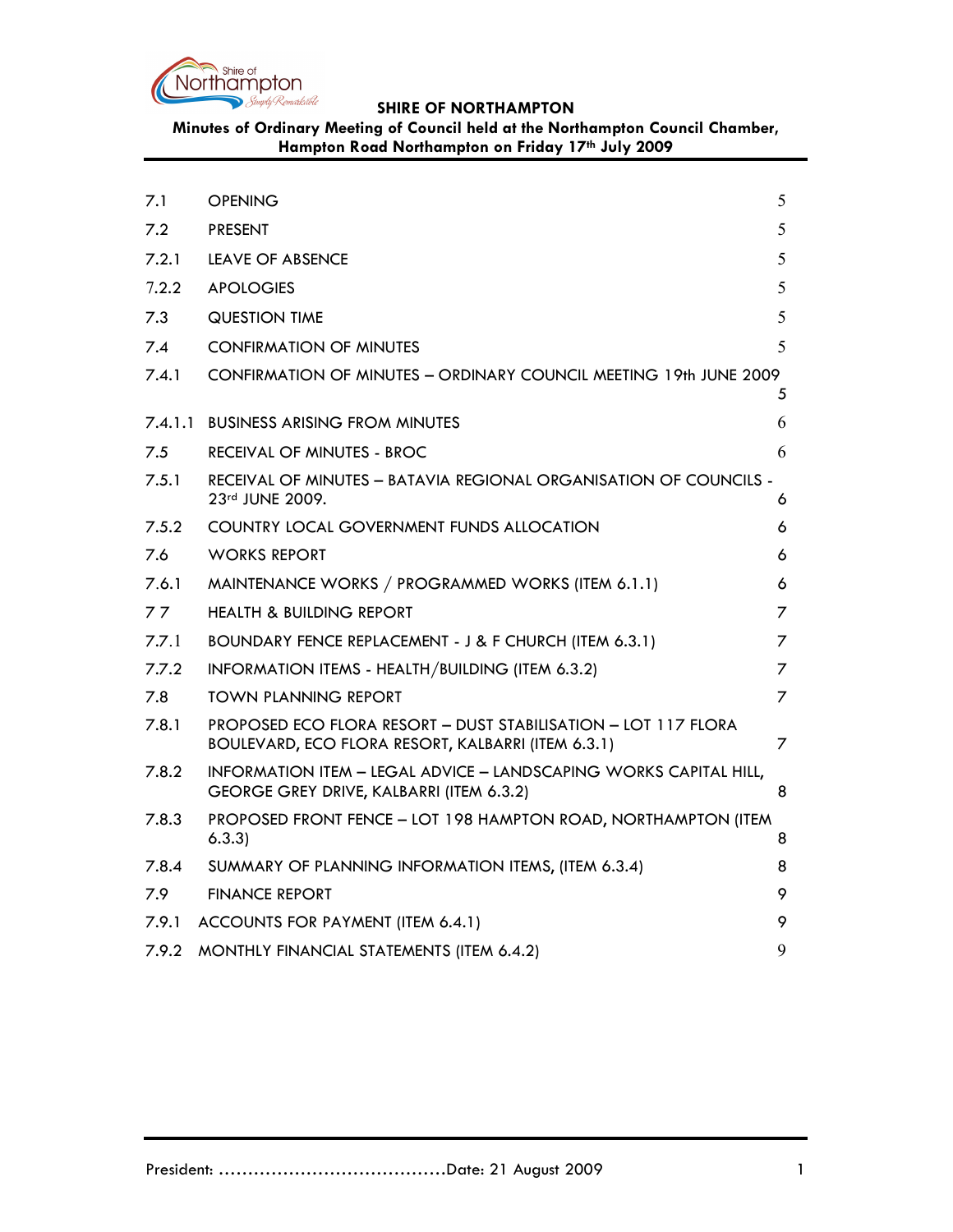

**Minutes of Ordinary Meeting of Council held at the Northampton Council Chamber, Hampton Road Northampton on Friday 17th July 2009**

| 7.10   | ADMINISTRATION AND CORPORATE REPORT                                                             | 9               |
|--------|-------------------------------------------------------------------------------------------------|-----------------|
| 7.10.1 | REPAIR WORKS - MALALEUCA TRAIL (ITEM 6.5.1)                                                     | 9               |
| 7.10.2 | APPLICATION FOR GATE 0 GREGORY STREET, ISSEKA, (ITEM 6.5.2)                                     | 10              |
| 7.10.3 | FINANCIAL PLAN FOR THE FUTURE - SPORT & RECREATION (ITEM 6.5.3)                                 | 10              |
| 7.10.4 | WA LOCAL GOVERNMENT ASSOCIATION - MEMBER MOTIONS AT ANNUAL<br>GENERAL MEETING (ITEM 6.5.4)      | 10              |
| 7.10.5 | MEMBERS/SENIORS TRAINING-LEGAL IMPLICATIONS IN PLANNING (ITEM 6.5.5)                            |                 |
|        |                                                                                                 | 10              |
| 7.10.6 | REGIONAL AIRPORTS DEVELOPMENT SCHEME - KALBARRI AERODROME RUNWAY<br><b>RESEAL (ITEM 6.5.62)</b> | 10              |
|        | 7.10.7 COMMUNITY INFRASTRUCTURE PROGRAM 2009/2010 (ITEM 6.5.7)                                  | 10              |
| 7.10.8 | INDIAN OCEAN DRIVE - TOURISM SIGNAGE (ITEM 6.5.8)                                               | 11              |
|        | 7.10.9 PLACEMENT OF OLD STYLE WINDMILL (ITEM 6.5.9)                                             | 11              |
|        | 7.10.10 NEW RECREATION FISHING RULES (ITEM 6.5.10)                                              | 11              |
|        | 7.10.11 SPORTING ACHIEVMENT SCHOLARSHIP- CHRISTOPHER CARSON (ITEM 6.5.11) 12                    |                 |
|        | 7.10.12 WA TRANSPORT INFRASTRUCTURE SUMMIT (ITEM 6.5.12)                                        | $12 \ \mathrm{$ |
|        | 7.10.13 WA PREMIER AND MINISTERS VISIT TO GERLADTON (ITEM 6.5.13)                               | 12              |
| 7.11   | PRESIDENTS REPORT                                                                               | 13              |
| 7.12   | <b>COUNCILLORS REPORT</b>                                                                       | 13              |
| 7.12.1 | <b>CR L PARKER</b>                                                                              | 13              |
| 7.12.2 | CR O SIMKIN                                                                                     | 13              |
| 7.12.3 | <b>CR P GLIDDON</b>                                                                             | 13              |
| 7.12.4 | <b>CR R ALLEN</b>                                                                               | 14              |
| 7.14.  | <b>INFORMATION BULLETIN</b>                                                                     | 14              |
| 7.15   | NEW ITEMS OF BUSINESS                                                                           | 14              |
| 7.15.1 | CR E SIMKIN - BARRICADE MATERIALS                                                               | 14              |
| 7.15.2 | CR O SIMKIN - REQUEST FOR LEAVE OF ABSENCE                                                      | 14              |
| 7.16   | NEXT MEETING OF COUNCIL                                                                         | 15              |
| 7.17   | <b>CLOSURE</b>                                                                                  | 15              |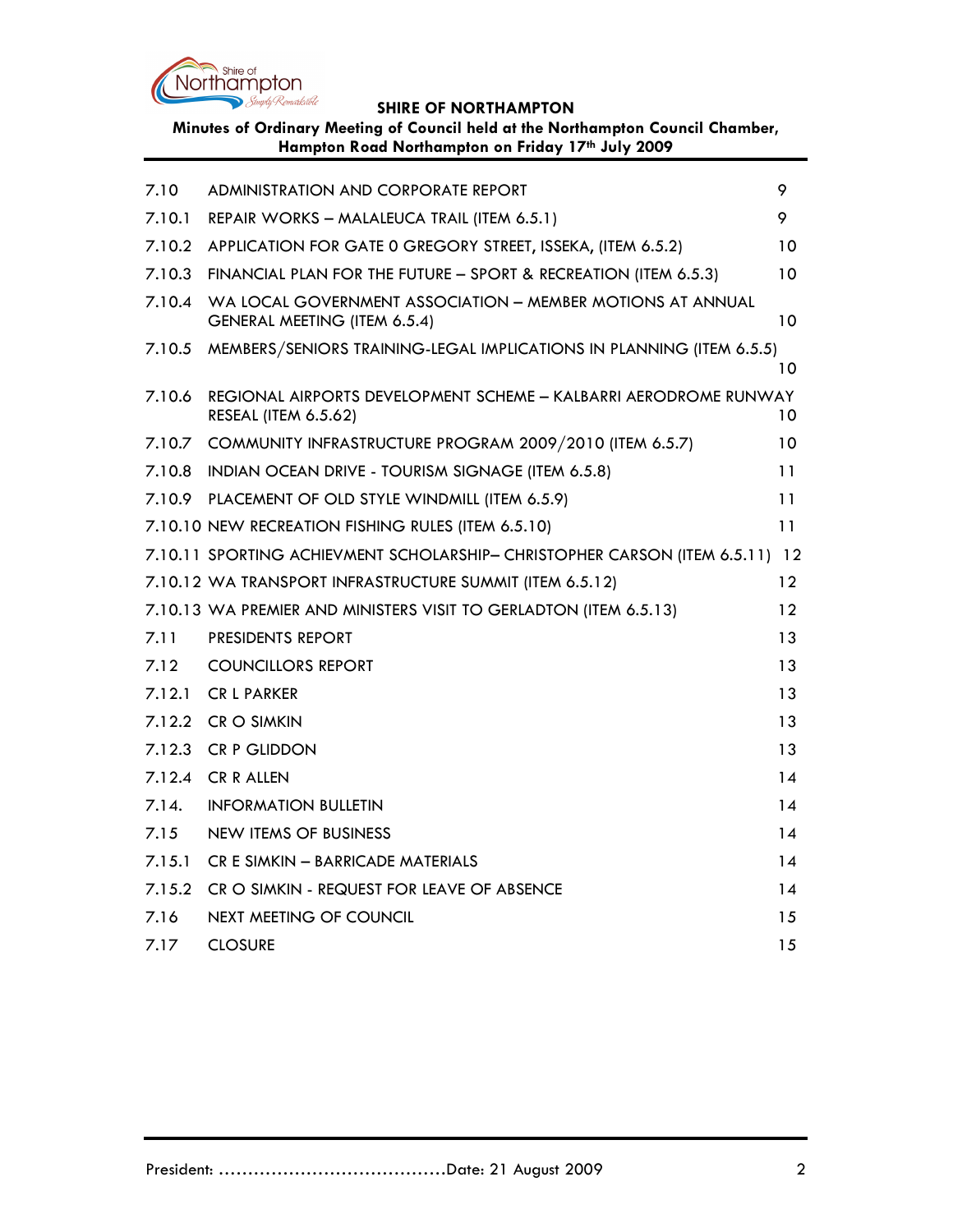

**Minutes of Ordinary Meeting of Council held at the Northampton Council Chamber, Hampton Road Northampton on Friday 17th July 2009**

#### **7.1 OPENING**

The President thanked all members present for their attendance and declared the meeting open at 1.00pm.

#### **7.2 PRESENT**

| Cr G Parker                | President                                      | Northampton Ward |
|----------------------------|------------------------------------------------|------------------|
| Cr G Wilson                | Deputy President                               | Northampton Ward |
| Cr O Simkin                |                                                | Northampton Ward |
| Cr V Maskrey               |                                                | Northampton Ward |
| Cr E Simkin                |                                                | Northampton Ward |
| CR A Link                  |                                                | Kalbarri Ward    |
| Cr P Gliddon               |                                                | Kalbarri Ward    |
| Cr L Parker                |                                                | Kalbarri Ward    |
| Cr R Allen                 |                                                | Kalbarri Ward    |
| Mr Garry Keeffe            | <b>Chief Executive Officer</b>                 |                  |
| Mr Neil Broadhurst         | <b>Manager of Works and Technical Services</b> |                  |
| <b>Mrs Hayley Williams</b> | <b>Principal Planner</b>                       |                  |
| Mr Glenn Bangay            | EHO/Building Surveyor                          |                  |

#### **7.2.1 LEAVE OF ABSENCE**

Nil.

#### **7.2.2 APOLOGIES**

Cr S Stock-Standen Northampton Ward

### **7.3 QUESTION TIME**

There were no members of the public present.

### **7.4 CONFIRMATION OF MINUTES**

7.4.1 CONFIRMATION OF MINUTES - ORDINARY COUNCIL MEETING 19<sup>th</sup> JUNE 2009

Moved Cr L PARKER, seconded Cr O SIMKIN

That the minutes of the Ordinary Meeting of Council held on the 15<sup>th</sup> May 2009 be confirmed as a true and correct record subject to the following amendments:

• Minute 3.7.6 – delete all wording from the paragraph commencing with "Legislative Requirement" to and including the paragraph commencing with "Council at the May 2009 meeting….".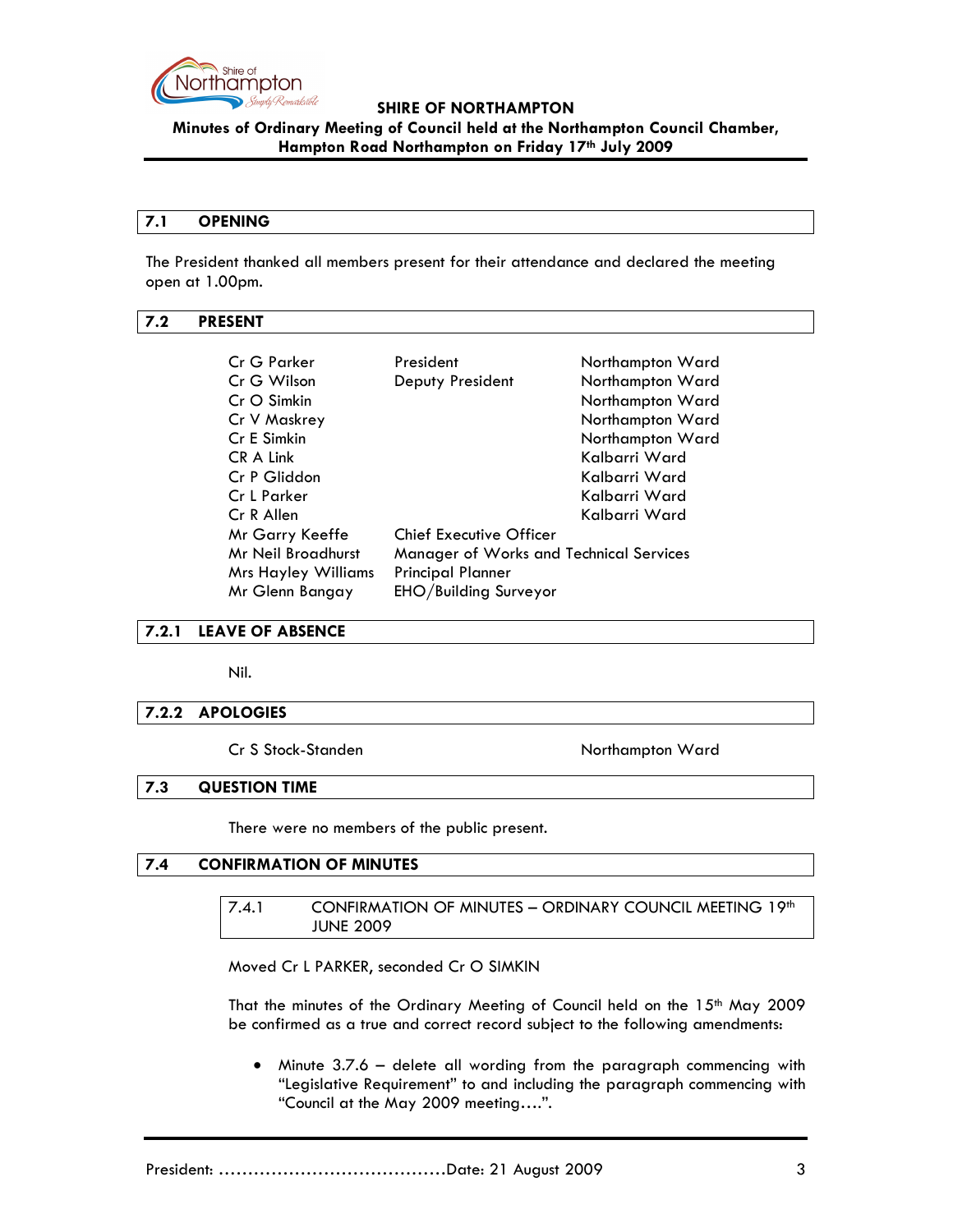

# **Minutes of Ordinary Meeting of Council held at the Northampton Council Chamber, Hampton Road Northampton on Friday 17th July 2009**

Minute  $6.8.7$  – part  $\#2$  of the minute, delete the paragraph commencing at "Advice the WA Planning Commission….."

CARRIED 9/0

### 7.4.1.1 BUSINESS ARISING FROM MINUTES

Minute 6.10.4 – Northampton Oval Lighting

The Chief Executive Officer advised that all excavation and conduit installation has been completed, however the lights themselves are to come from America and not expected to arrive until late September 2009.

# **7.5 RECEIVAL OF MINUTES - BROC**

7.5.1 RECEIVAL OF MINUTES – BATAVIA REGIONAL ORGANISATION OF COUNCILS – 23rd JUNE 2009

Moved Cr O SIMKIN, seconded Cr WILSON

That the minutes of the Batavia Regional Organisation of Councils Committee meeting held on the 23<sup>rd</sup> June 2009 be received.

CARRIED 9/0

# 7.5.2 COUNTRY LOCAL GOVERNMENT FUNDS ALLOCATION

Moved Cr ALLEN, seconded Cr GLIDDON

That Council recommend to BROC that the allocation of the 35% of the balance of the Country Local Government Funds be allocated on a percentage basis to each member based on the funds received in 2008/2009.

CARRIED 9/0

#### **7.6 WORKS REPORT**

#### 6.6.1 MAINTENANCE WORKS/PROGRAMMED WORKS (ITEM 6.1.1)

Noted.

The Manager of Works and Technical Services, Mr Neil Broadhurst left the meeting at 1.18pm.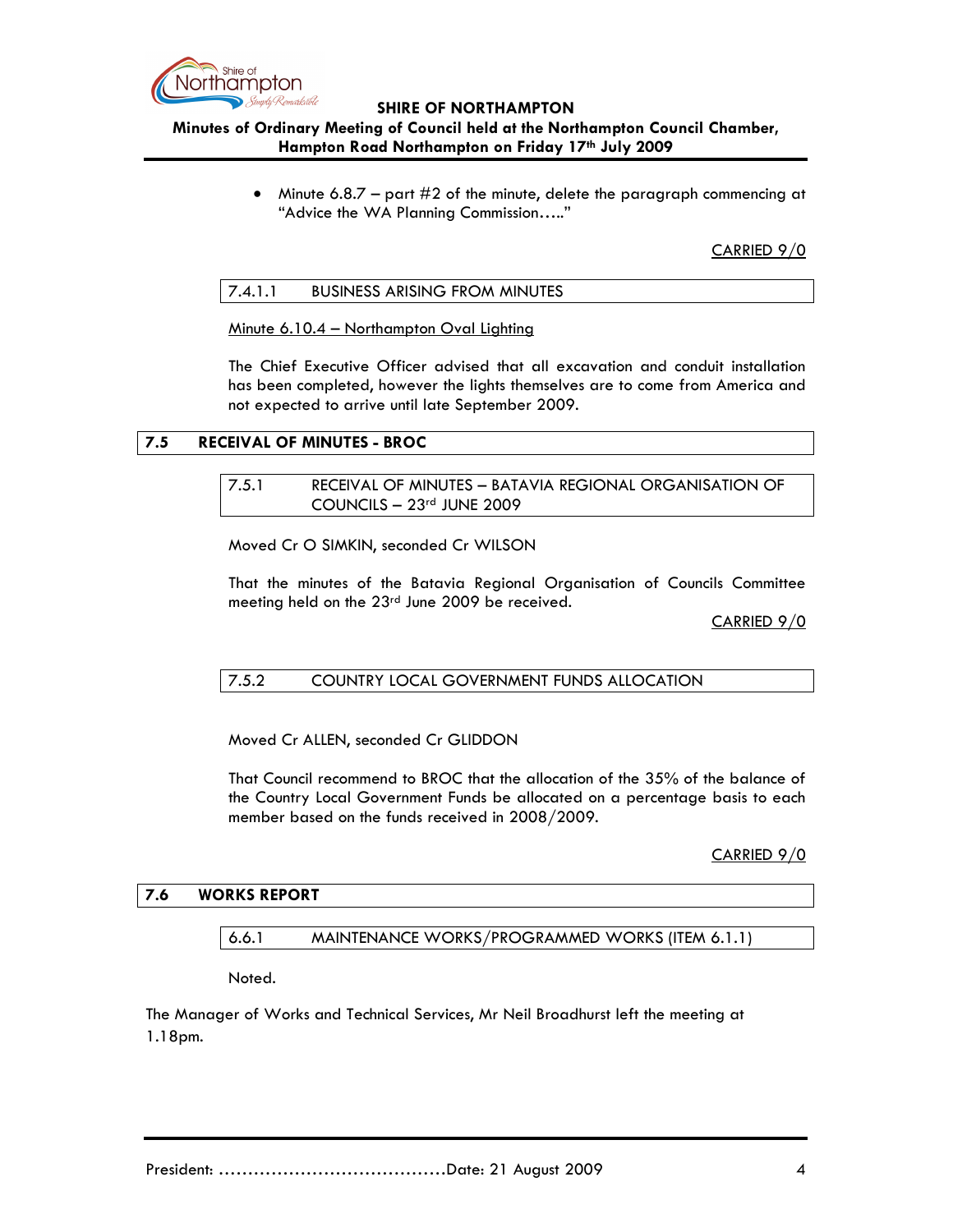

# **Minutes of Ordinary Meeting of Council held at the Northampton Council Chamber, Hampton Road Northampton on Friday 17th July 2009**

# **7.7 HEALTH & BUILDING REPORT**

# 7.7.1 BOUNDARY FENCE REPLACEMENT – J & F CHURCH (ITEM 6.3.1)

Moved Cr G WILSON, seconded Cr V MASKREY

That Council contributes an amount of \$500.00 towards the replacement of the asbestos fence and waives the refuse site tip fees for the disposal of the asbestos sheets. The contractor will still be required to present the asbestos to the refuse site in the appropriate manner.

### CARRIED BY AN ABSOLUTE MAJORITY 9/0

# 7.7.2 INFORMATION ITEMS – HEALTH/BUILDING (ITEM 6.3.2)

Noted.

The Principal EHO/Building Surveyor Mr Glenn Bangay left the meeting at 1.28pm.

### **7.8 TOWN PLANNING REPORT**

Cr Gliddon declared a financial interest in Item 6.3.1 as she owns property neighbouring Lot 117 and therefore may incur a financial gain or loss from the decision of Council and the left the meeting room at 1.28pm.

> 7.8.1 PROPOSED ECO FLORA RESORT – DUST STABILISATION – LOT 117 FLORA BOULEVARD, ECO FLORA RESORT, KALBARRI (ITEM 6.3.1)

Moved Cr L PARKER, seconded Cr LINK

That Council reiterate to Godiniland that Council would prefer that they be:

- 1. Required to erect a 1.8m colourbond fence around the perimeter of Lot 117 as per previous decision of Council.
- 2. Install additional wind fencing on Lot 117, minimum of three fences, to be erected on a contour basis to accommodate south west and easterly winds to limit sand drift on the lot and the fences to be constructed to the satisfaction of Council.
- 3. Install a stone wall on the north west corner of the lot near the roundabout (Corner of Centrolepis Circuit and Flora Boulevard).
- 4. Apply mulch to a minimum of 50mm to Stages 2, 3 and 4 areas to reduce the sand drift and works to be to the satisfaction of Council and these works to be completed within three months from the date of this advice.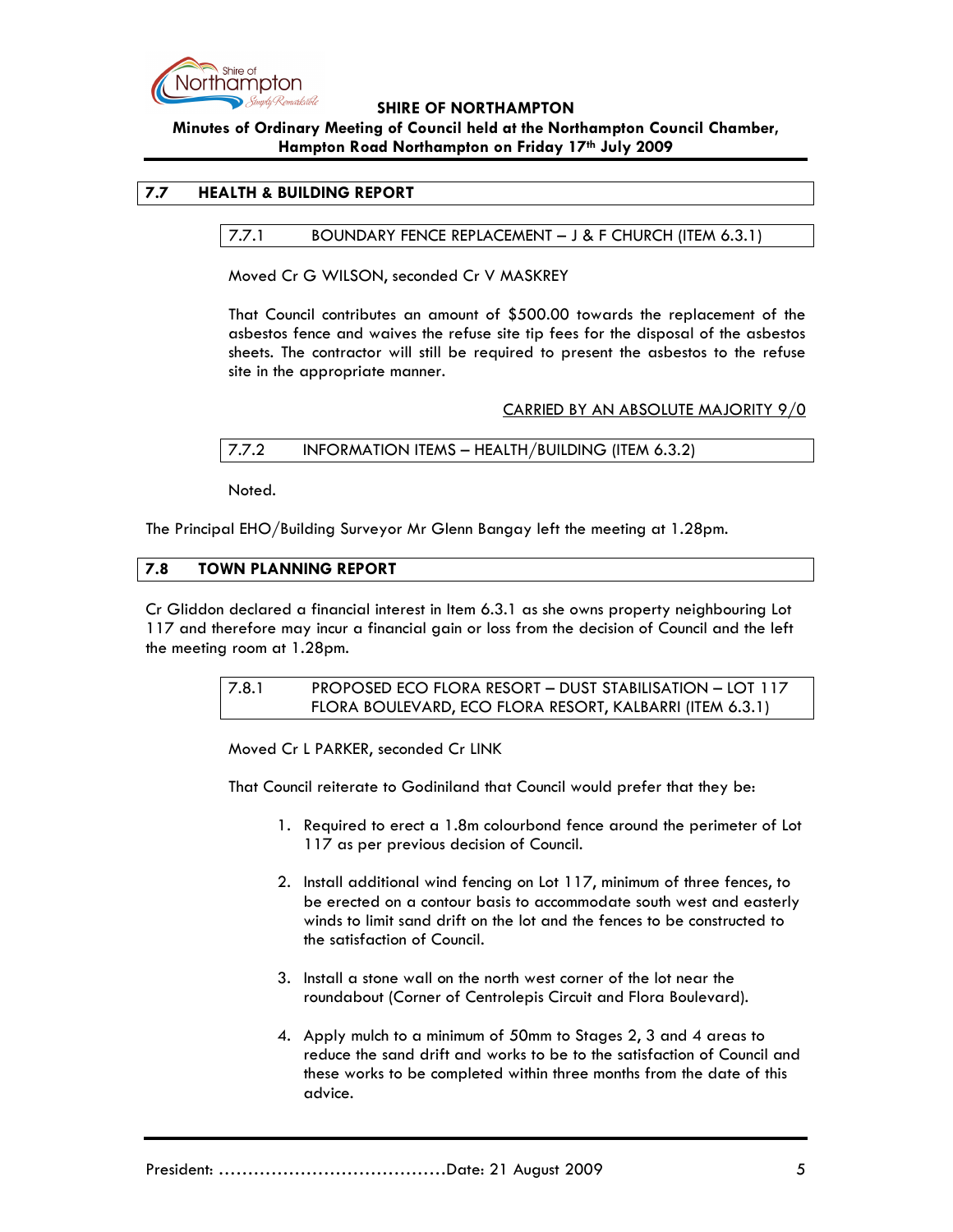

# **Minutes of Ordinary Meeting of Council held at the Northampton Council Chamber, Hampton Road Northampton on Friday 17th July 2009**

5. At a minimum, sow the lot with a cereal rye grass (or similar) as a matter of urgency to gain a good coverage of the lot prior to the summer months.

The developer be advised that they only have a two month period in which to have the rye grass sown and therefore this action needs to be carried out immediately.

CARRIED 8/0

Cr Gliddon returned to the meeting room at 1.40pm

Cr L Parker declared a financial interest in Item 6.3.1 as he owns property neighbouring the development and therefore may incur a financial gain or loss from the decision of Council and the left the meeting room at 1.41pm.

| 7.8.2 | INFORMATION ITEM - LEGAL ADVICE - LANDSCAPING WORKS    |
|-------|--------------------------------------------------------|
|       | CAPITAL HILL, GEORGE GREY DRIVE, KALBARRI (ITEM 6.3.2) |

Moved Cr WILSON, seconded Cr E SIMKIN

1. That Council management continue to liaise with Mr Geoff Owen, from McLeods in order to consider all possible courses of action to resolve this matter.

CARRIED 8/0

Cr L Parker returned to the meeting room at 1.42pm

7.8.3 PROPOSED FRONT FENCE – LOT 198 HAMPTON ROAD, NORTHAMPTON (ITEM 6.3.3)

Moved Cr ALLEN, seconded Cr E SIMKIN

That Council:

- 1. Not adopt the officer's recommendation as Council considers that the applicant is endeavouring to upgrade and improve the streetscape of his premises.
- 2. Approve of the installation of a front boundary fence as requested subject to the fence having a maximum height of 1.2 metres and this is non negotiable.
- 3. Approve of the fence construction to be of tubular material with a loop and spear head design.
- 4. Approve of a picket fence as recommended by councils Heritage Advisor if the applicant chooses that fence design.
- 5. Upon completion of the fence no product advertising is or will be allowed on the fence.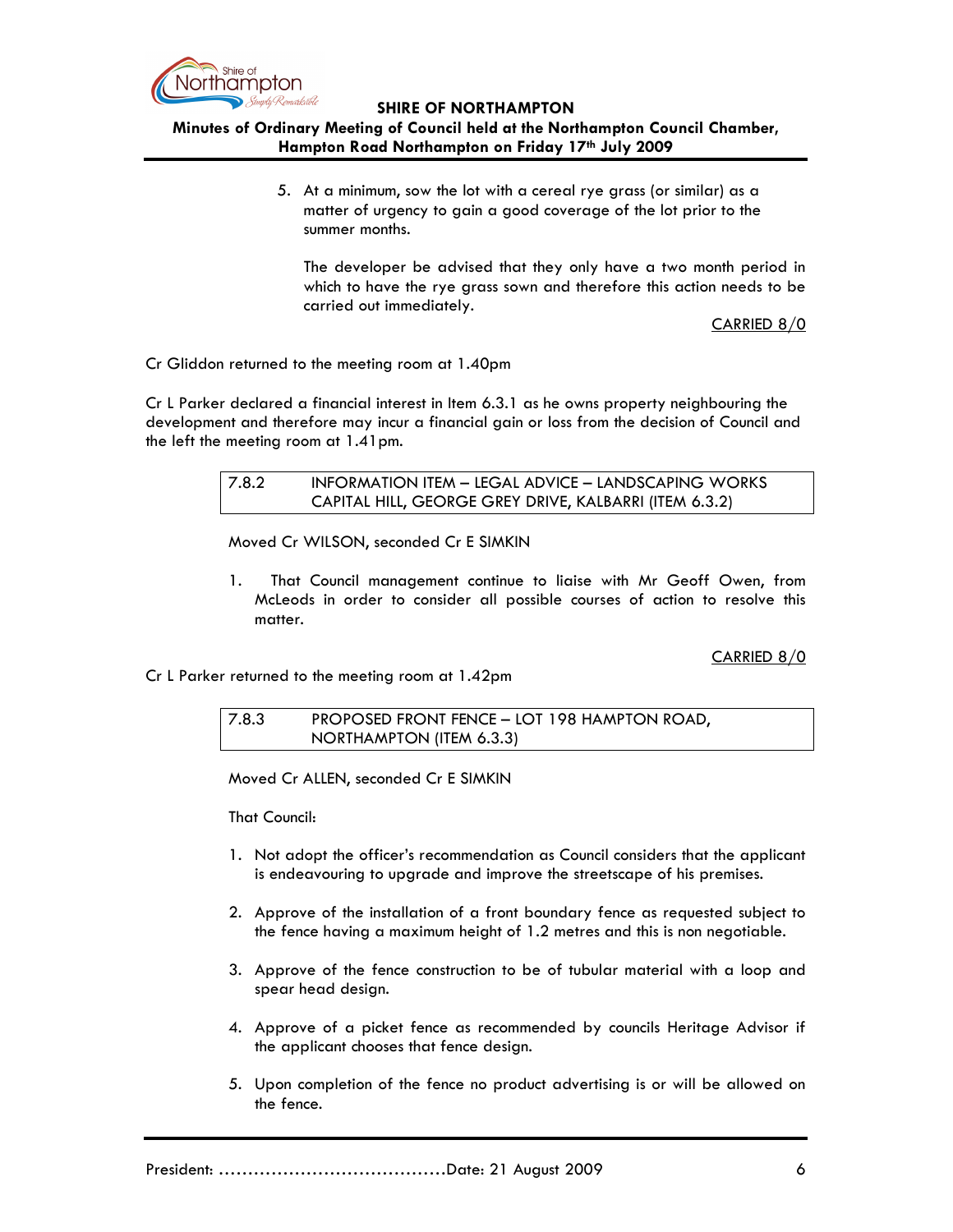

# **Minutes of Ordinary Meeting of Council held at the Northampton Council Chamber, Hampton Road Northampton on Friday 17th July 2009**

#### CARRIED 9/0

7.8.4 SUMMARY OF PLANNING INFORMATION ITEMS (ITEM 6.3.4)

Noted.

The Principal Planner, Mrs Hayley Williams left the meeting at 2.04pm

# **7.9 FINANCE REPORT**

#### 7.9.1 ACCOUNTS FOR PAYMENT (ITEM 6.4.1)

Moved Cr WILSON, seconded Cr MASKREY

That Municipal Fund Cheques 17940 to 17981 inclusive, totalling \$110,254.65; Municipal EFT payments numbered EFT6681 to EFT6763 inclusive totalling \$356,991.30, Direct Credits numbered GJ12-01,03,04,05 totalling \$3,175.50 and Trust Fund Cheque 1720 to 1721 totalling \$335.00, be passed for payment and the items therein be declared authorised expenditure.

CARRIED 9/0

#### 7.9.2 MONTHLY FINANCIAL STATEMENTS (ITEM 6.4.2)

Moved Cr GLIDDON, seconded Cr L PARKER

That Council adopts the Monthly Financial Report for the period ending 31 July 2009 and notes any material variances greater than \$5,000.

#### CARRIED BY ABSOLUTE MAJORITY 9/0

#### **7.10 ADMINISTRATION AND CORPORATE REPORT**

#### 7.10.1 REPAIR WORKS – MALALEUCA TRAIL (ITEM 6.5.1)

Moved Cr O SIMKIN, seconded Cr E SIMKIN

That the CEO further investigate this matter with the follow up of a supposed Council purchase order number being issued and defer this matter to the August 2009 Council meeting.

CARRIED 9/0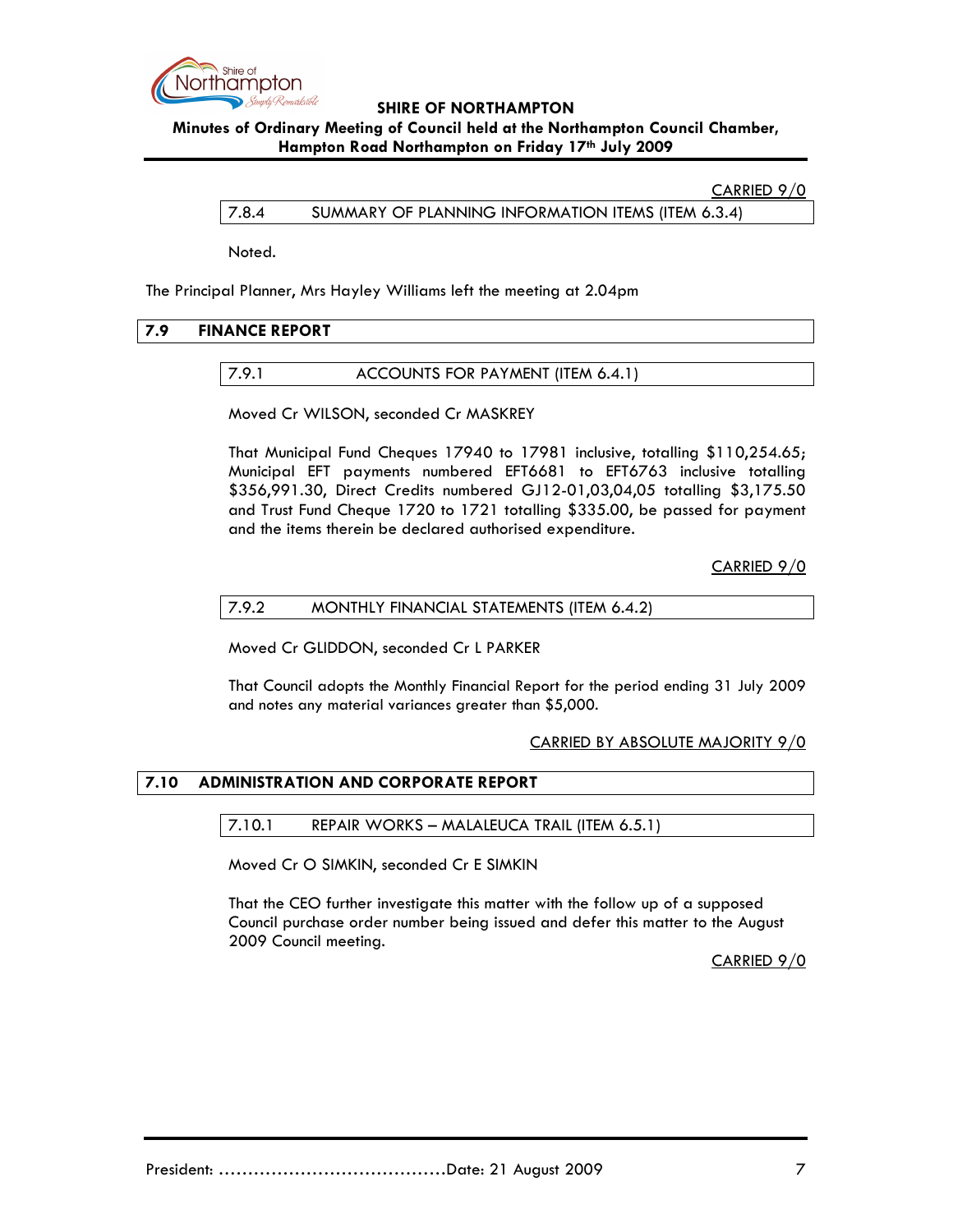

# **SHIRE OF NORTHAMPTON Minutes of Ordinary Meeting of Council held at the Northampton Council Chamber,**

### **Hampton Road Northampton on Friday 17th July 2009**

### 7.10.2 APPLICATION FOR GATE – GREGORY STREET, ISSEKA (ITEM 6.5.2)

Moved Cr WILSON, seconded Cr LINK

That Council grant approval to Noel Anderson for the installation of a stock gate across Gregory Street, Isseka on the western boundaries of Lot 29 and 32 in accordance with *Regulation 9* of the *Local Government (Uniform Local Provisions) Regulations 1996.* 

### CARRIED 9/0

7.10.3 FINANCIAL PLAN FOR THE FUTURE – SPORT & RECREATION (ITEM 6.5.3)

Moved Cr MASKREY, seconded Cr E SIMKIN

That Council amend the financial Plan for the Future by:

- 1. Transferring the Northampton Bowling Club greens redevelopment with an estimated cost of \$500,000 to occur in 2010/2011.
- **2.** Transferring the Northampton Community Centre redevelopment with an estimated cost of \$900,000 to occur in 2010/2011.

CARRIED 9/0

### 7.10.4 WA LOCAL GOVERNMENT ASSOCIATION – MEMBER MOTIONS AT ANNUAL GENERAL MEETING (ITEM 6.5.4)

Moved Cr MASKREY, seconded Cr E SIMKIN

That Council provide delegated authority to the voting delegates to vote on the agenda items on behalf of Council with the exception of Item 3.1 where the voting delegates are to vote against the motion.

CARRIED 9/0

| 7.10.5 | MEMBERS/SENIOR OFFICERS TRAINING - LEGAL IMPLICATIONS IN |
|--------|----------------------------------------------------------|
|        | PLANNING (ITEM 6.5.5)                                    |

Noted.

| 7.10.6 | REGIONAL AIRPORTS DEVELOPMENT SCHEME – KALBARRI |
|--------|-------------------------------------------------|
|        | AERODROME RUNWAY RESEAL (ITEM 6.5.6)            |

Noted.

7.10.7 COMMUNITY INFRASTRUCTURE PROGRAM 2009/2010 (ITEM 6.5.7)

Noted.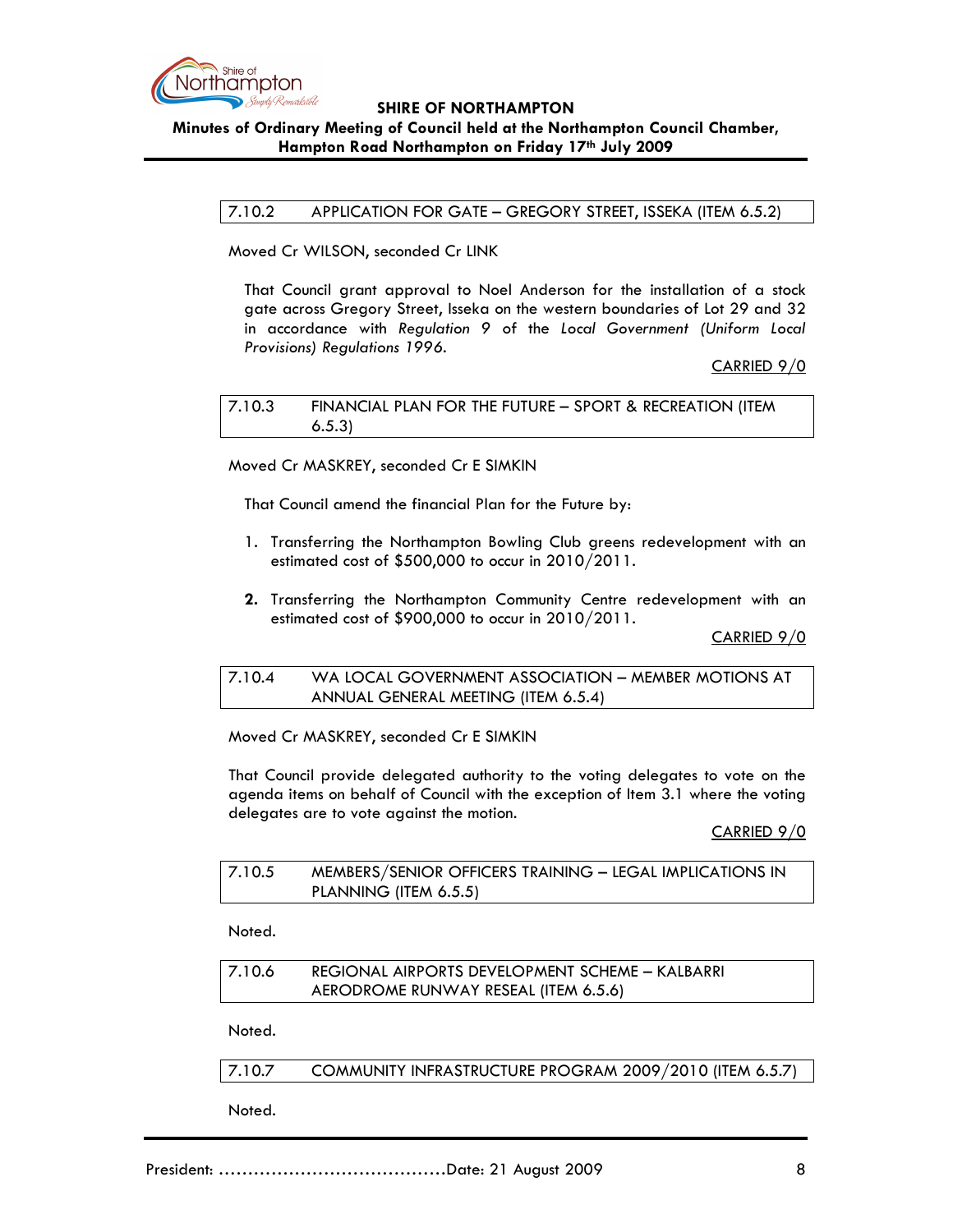

# **Minutes of Ordinary Meeting of Council held at the Northampton Council Chamber, Hampton Road Northampton on Friday 17th July 2009**

7.10.8 INDIAN OCEAN DRIVE – TOURISM SIGNAGE (ITEM 6.5.8)

Moved Cr P GLIDDON, seconded Cr MASKREY

That Council:

- 1. Rescind minute 6.10.12.
- 2. Contributes \$1,000 towards to the planning consultancy which will allow for a well researched signage strategy to proceed as proposed by WA Tourism.
- 3. Secures a provision of \$1,000 within the 2009/2010 budget.

CARRIED BY AN ABSOLUTE MAJORITY 9/0

Prior to the motion being voted upon, a show of hands from all member present indicated support for the rescinding of Minute 6.10.12

#### 7.10.9 PLACEMENT OF OLD STYLE WINDMILL (ITEM 6.5.9)

Moved Cr MASKREY, seconded Cr LINK

That Council approve the location of an old style windmill on the south east corner of Lot 479 Gwalla Street, Northampton, as requested by the Northampton Motors and Machinery Restoration Group.

CARRIED 9/0

#### 7.10.10 NEW RECREATION FISHING RULES (ITEM 6.5.10)

Moved Cr ALLEN, seconded Cr L PARKER

That Council:

- 1. That Council submit to the Northern Ward of WALGA an agenda Item requesting the State Government to review the new legislation relating to recreation fishing, in particular the level of fees being set for a recreational fishing licence as it will no doubt have an economic affect on the tourism industry within our regions.
- 2. Correspond to the Minister for Fisheries and the Minister for Tourism expressing Councils concerns as detailed within the officers report, with the added comments:
	- Legislation should be state wide and not in a selected region/area if the government are serious in protecting fish stocks;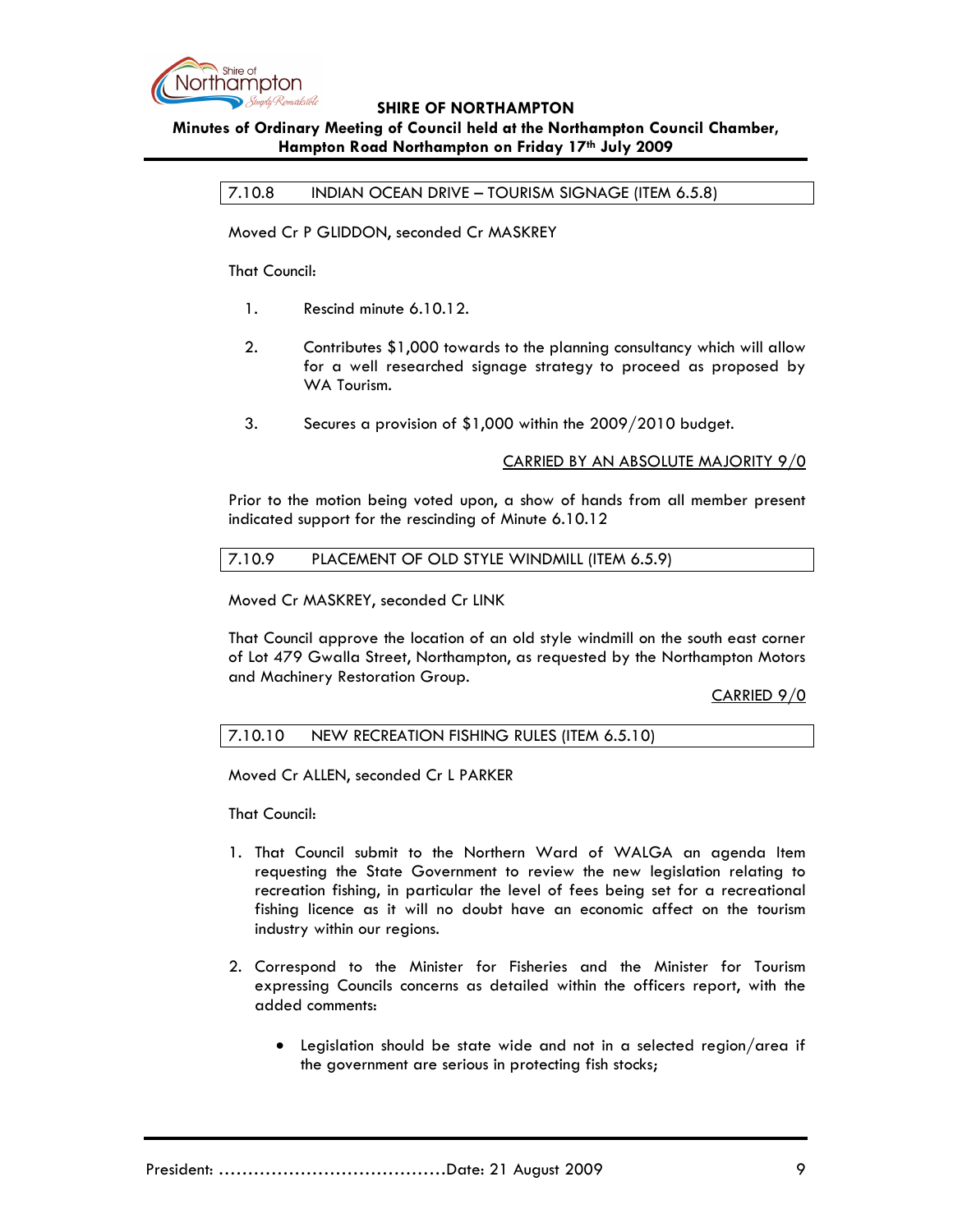

## **Minutes of Ordinary Meeting of Council held at the Northampton Council Chamber, Hampton Road Northampton on Friday 17th July 2009**

- The new rules could have an effect on fish stokes in northern areas where the new rules do not apply; and
- Council considers that if the previous rules had been policed to their fullest extent the recent changes would not have been required.

### CARRIED 9/0

# 7.10.11 SPORTING ACHIEVEMENT SCHOLARSHIP – CHRISTOPHER CARSON (ITEM 6.5.11)

#### Moved Cr ALLEN, seconded Cr O SIMKIN

That Council contributes \$1,000 to Christopher Carson to assist with costs for him to attend the National School Boys Football Championships and this be declared authorised expenditure**.** 

#### CARRIED BY AN ABSOLUTE MAJORITY 9/0

# 7.10.12 WA TRANSPORT INFRASTRUCTURE SUMMIT (ITEM 6.5.12)

Noted.

# 7.10.13 WA PREMIER AND MINISTERS VISIT TO GERALDTON ( ITEM 6.5.13)

Moved Cr E SIMKIN, seconded Cr MASKREY

That Council, through representation by the Deputy President and CEO, request a meeting with Minister Brendan Grylls to discuss the following items on behalf of Council:

1. Pursue the option of local authorities having the capacity to sell crown land that has been vested into the local government for which that land and proposed use are no longer required and the sale proceeds of that land help to fund infrastructure in the shire.

Projects that can be funded from such land sales include but not exhaustive to:

- Purchase/Construction of residence for housing of doctor.
- Purchase/Construction of residence for housing of senior staff.
- Relocate tennis courts and netball/basketball courts from current site to the Kalbarri Sport and Recreation Centre in Porter Street.
- Construct second boat ramp in Kalbarri.
- Construct parking areas in Kalbarri.
- Assist with the construction of new St John Ambulance facilities.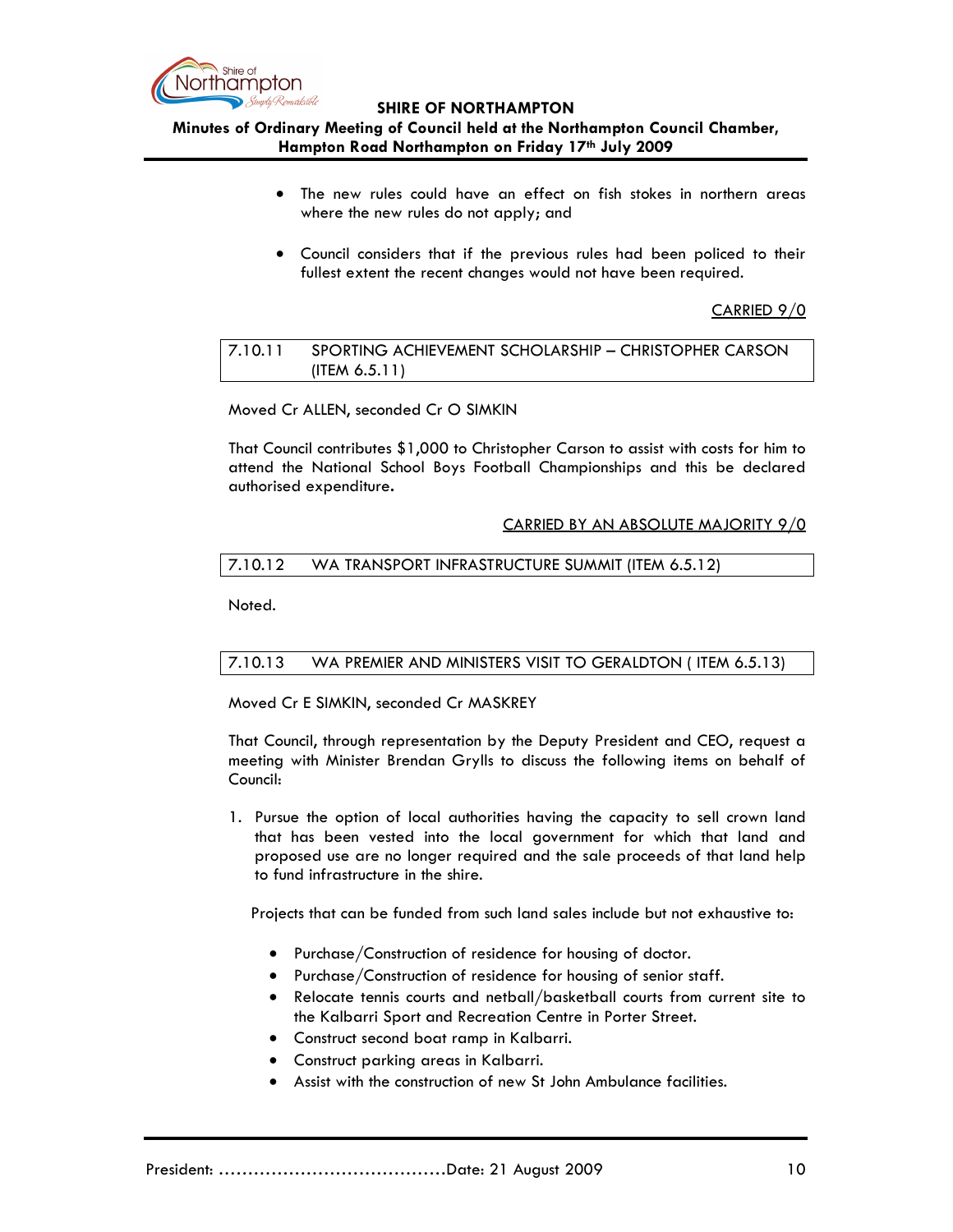

# **Minutes of Ordinary Meeting of Council held at the Northampton Council Chamber, Hampton Road Northampton on Friday 17th July 2009**

- Install appropriate camping facilities and managing of coastal areas, namely Half Way, Lucky Bay and Little Bay.
- 2. Seek discussion for the subdivision of unallocated crown land at Port Gregory with proceeds to secure a potable water supply and infill sewer system. With this proposal it be recommended that the offer be made to the state government that an area of land be provided to Council and for Council to manage the subdivision. This way it's the Council who takes the risk and not the state government. All profits over and above the infill sewer and potable water supply can then be invested into the provision of camping facilities and control of the Half Way and Lucky Bay areas.
- 3. Council correspond to Mr Grylls and Mr Grant Woodhams on the above matters.

CARRIED 9/0

### **7.11 PRESIDENTS REPORT**

No report

### **7.12 COUNCILLORS REPORT**

#### 7.12.1 CR L PARKER

Since the last Council meeting Cr L Parker reported on his attendance meetings with the Kalbarri Visitors Centre ion the River Road project. Advised that the steering committee is to be formalised as the project will be ongoing for a number of years.

|--|

Since the last Council meeting Cr O Simkin reported on his attendance to recent meetings of the Northampton Community Centre where the following maters have been considered:

- Plans for the proposed redevelopment of the centre are being finalised.
- The Sports Administrator, Lorna Teakle, has increased attendance and participation on various sports at the Centre.
- Overall the Centre is operating very well.

#### 7.12.3 CR P GLIDDON

Since the last Council meeting Cr Gliddon reported on her attendance to the following:

• Public seminar on "Choose Respect". Seminar was arranged by the Kalbarri School and Health Centre and was originally designed to address bullying within schools and the general community.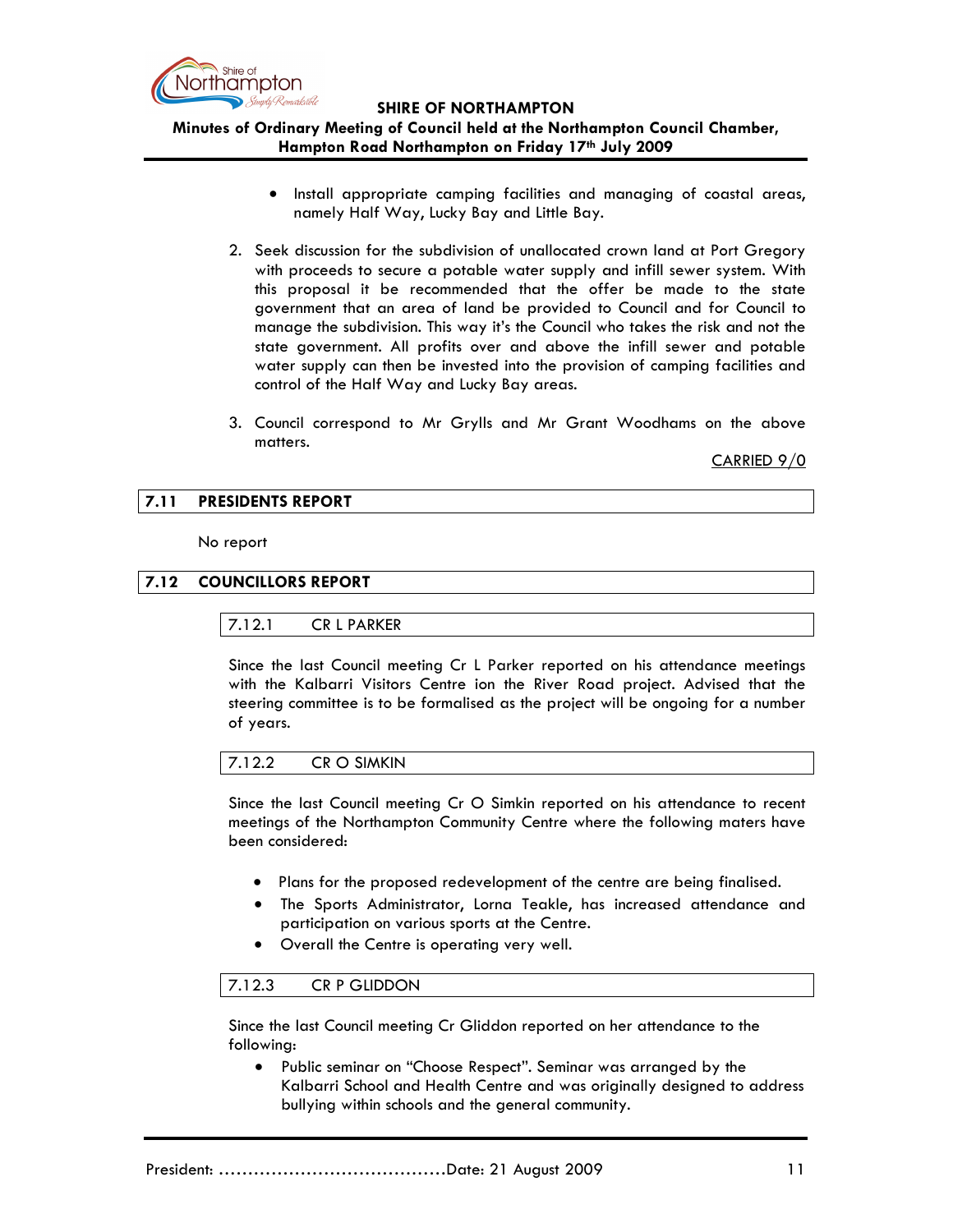

# **Minutes of Ordinary Meeting of Council held at the Northampton Council Chamber, Hampton Road Northampton on Friday 17th July 2009**

### 6.12.4 CR R ALLEN

Since the last Council meeting Cr Allen reported on his attendance to the following:

• Gascoyne Area Consultative Committee. Committee has been granted three months of operational funding.

# **7.14 INFORMATION BULLETIN**

Noted.

### **7.15 NEW ITEMS OF BUSINESS**

#### 7.15.1 CR E SIMKIN – BARRICADE MATERIALS

Cr E Simkin reported that recently in Horrocks where Council has placed barricading to prevent persons and vehicles entering areas that are damaged or subject to erosion etc, have been removed/destroyed. To rectify this Cr E Simkin recommended that Council purchase concrete blocks, approximately 600kg in weight to use as barricades. Such blocks that would prevent the easy removal of barricades and therefore provide a deterrent and protection to areas that the Council wants to protect. Further the blocks can be relocated to other areas of need when required.

Prior to any further discussion Cr G Wilson declared an interest in this item as he owns a business that supplies such cement blocks and therefore may incur a financial gain or loss from the decision of Council and left the meeting room at 2.36pm.

Moved Cr E SIMKIN, seconded Cr O SIMKIN

That Council, purchase 100 cement blocks for barricade purposes where required and this be declared authorised expenditure.

#### CARRIED BY AN ABSOLUTE MAJORITY 9/0

Cr Wilson re-entered the meeting room at 2.41pm.

#### 7.15.2 CR O SIMKIN – REQUEST FOR LEAVE OF ABSENCE

Cr O Simkin advised that he will be taking leave for the months of August and September and requested leave of absence from Council duties for these months.

Moved Cr L PARKER, seconded CR E SIMKIN

That Cr O Simkin be granted Leave of Absence for the months of August and September 2009.

CARRIED 9/0